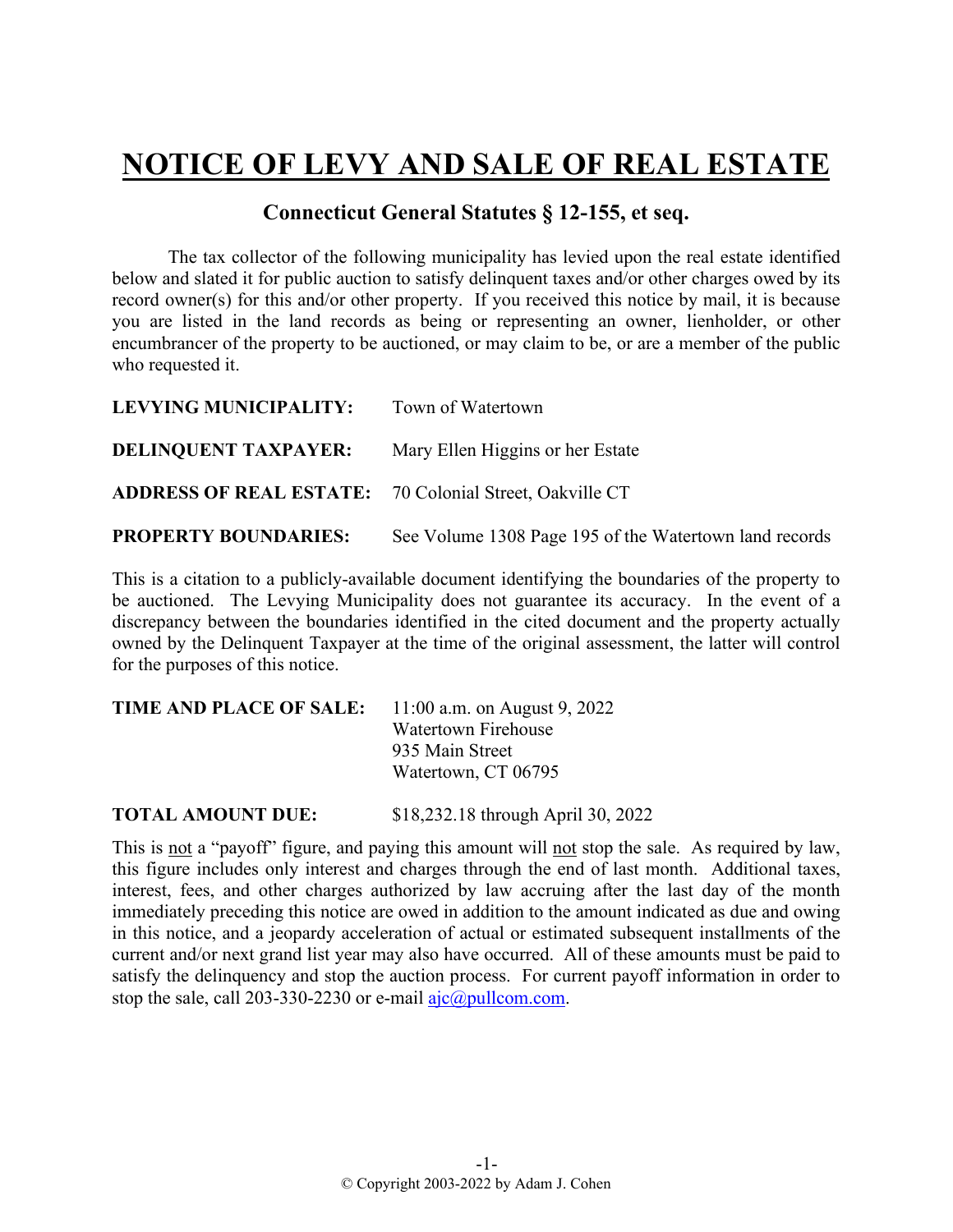**SURVIVING ENCUMBRANCES:** This property will be sold "free and clear" to the winning bidder subject only to: (1) taxes and water/sewer charges laid by the levying municipality which were not yet due and payable at the time of the levy, which is the date accompanying the signature on the first notice of this sale filed in the land records, except as are recovered from the sale; (2) the accrued taxes and water/sewer charges of any other governmental authority against this property; (3) any federal lien recorded until 30 days before the date which is six months after the auction date, except as extinguished pursuant to federal law; (4) easements, covenants and restrictions in favor of other parcels of land predating the time of the levy; (5) solely to the extent any of the delinquencies identified above was assessed on property other than the property to be sold, all encumbrances perfected before this notice was recorded; (6) interests exempt from levy and sale under the Constitution and laws of the United States; (7) the interest of any person or such person's predecessors in title for whom notice of the sale was not sent as required by law, and who had a right to such notice, and who did not in fact know of it within six months thereafter; (8) any monetary encumbrance recorded between May 17, 2022 and the date the first notice of this sale was filed in the land records, unless its holder is notified of the tax sale as required by law or in fact knew of it within six months thereafter; (9) any other interest not foreclosed by this tax sale procedure under state law; and (10) the effect of any federal, state, or local law and the restrictions and conditions in the tax sale notices and announced at the auction.

**PERSONS TO WHOM THIS NOTICE IS SENT:** The following persons are, or may claim to be, or may represent, the known holders of choate interests which will be affected by the sale. Absent payment in full before the auction or valid redemption within six months thereafter, the respective titles, mortgages, liens, restraints on alienation, and other encumbrances in this property in favor of all persons with actual or constructive notice thereof shall be extinguished.

| Mary Ellen Higgins or her Estate<br>and Elinor L. Higgins, Fid. & Ind.<br>70 Colonial Street | Mary Ellen Higgins or her Estate<br>c/o Paul J. Shea, Esq. |
|----------------------------------------------------------------------------------------------|------------------------------------------------------------|
| Oakville, CT 06779                                                                           | 390 Middlebury Road<br>Middlebury, CT 06762                |
|                                                                                              |                                                            |
| Mary Ellen Higgins or her Estate                                                             |                                                            |
| and Charlotte Ann Higgins                                                                    |                                                            |
| P.O. Box 289                                                                                 |                                                            |
| Wickenburg, AZ 85358                                                                         |                                                            |
|                                                                                              |                                                            |
| Internal Revenue Service                                                                     | <b>State of Connecticut</b>                                |
| <b>Advisory Consolidated Receipts</b>                                                        | Dept. of Revenue Services                                  |
| 7940 Kentucky Dr., Stop 2850F                                                                | 450 Columbus Blvd, Suite 1                                 |
| Florence, KY 41042                                                                           | Hartford, CT 06103                                         |
| (solely for any inchoate estate taxes)                                                       | (solely for any inchoate succession taxes)                 |